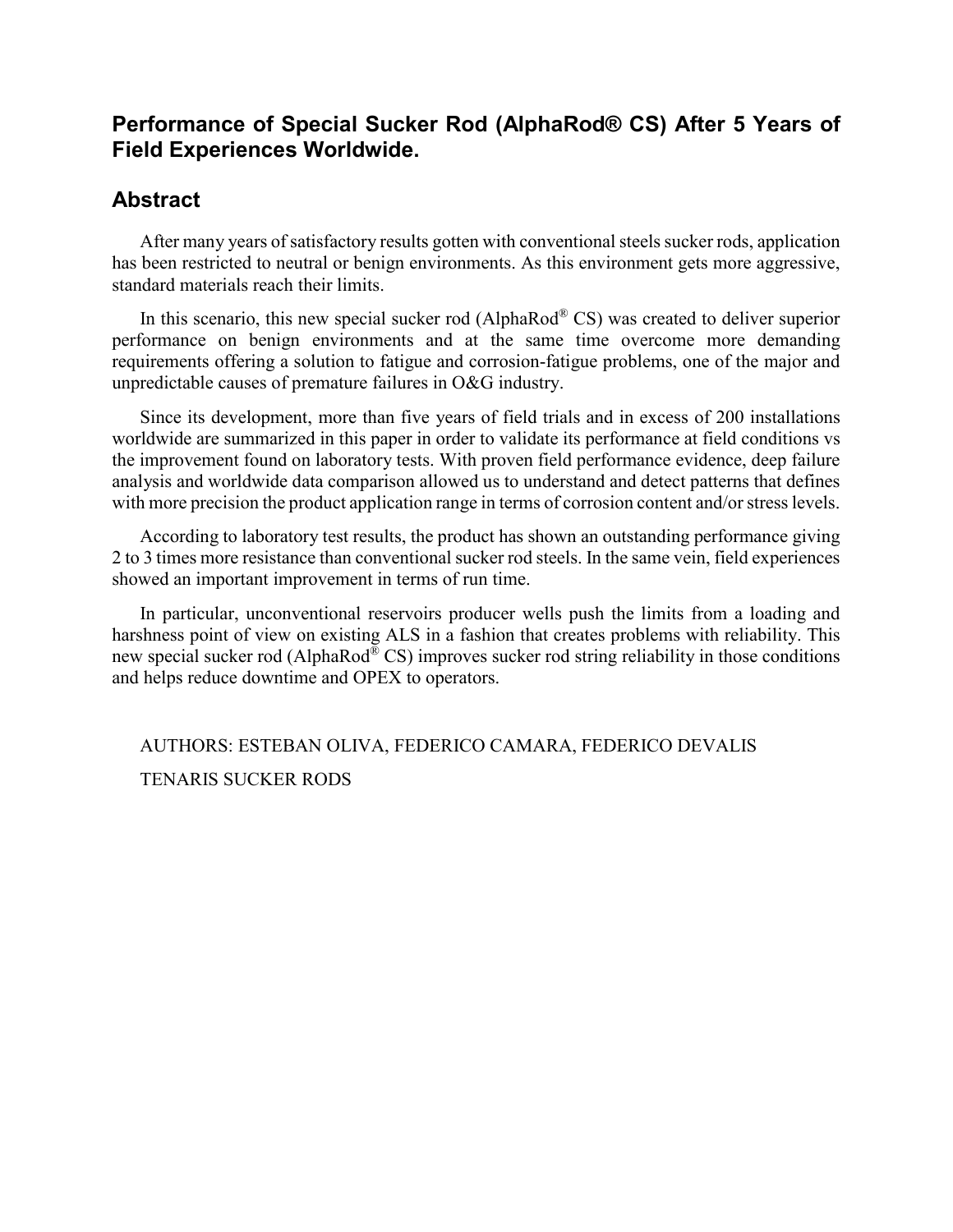# **Contents**

| Introduction                                  | 3              |
|-----------------------------------------------|----------------|
| Development                                   | 4              |
| <b>General Considerations</b><br>a.           | $\overline{4}$ |
| Field performance by region<br>b.             | 5              |
| <b>USA</b><br>1.                              | 5              |
| 2.<br>Argentina                               | $\overline{7}$ |
| Canada<br>3.                                  | 8              |
| Romania<br>4.                                 | 9              |
| Global AlphaRod® CS Results Integration<br>5. | 10             |
| <b>Failure Events</b><br>$\mathbf{C}$ .       | 10             |
| Conclusions and recommendations               | 13             |
| 14<br>Annex                                   |                |

[References](#page-13-1) 14

 $\overline{\phantom{a}}$ 

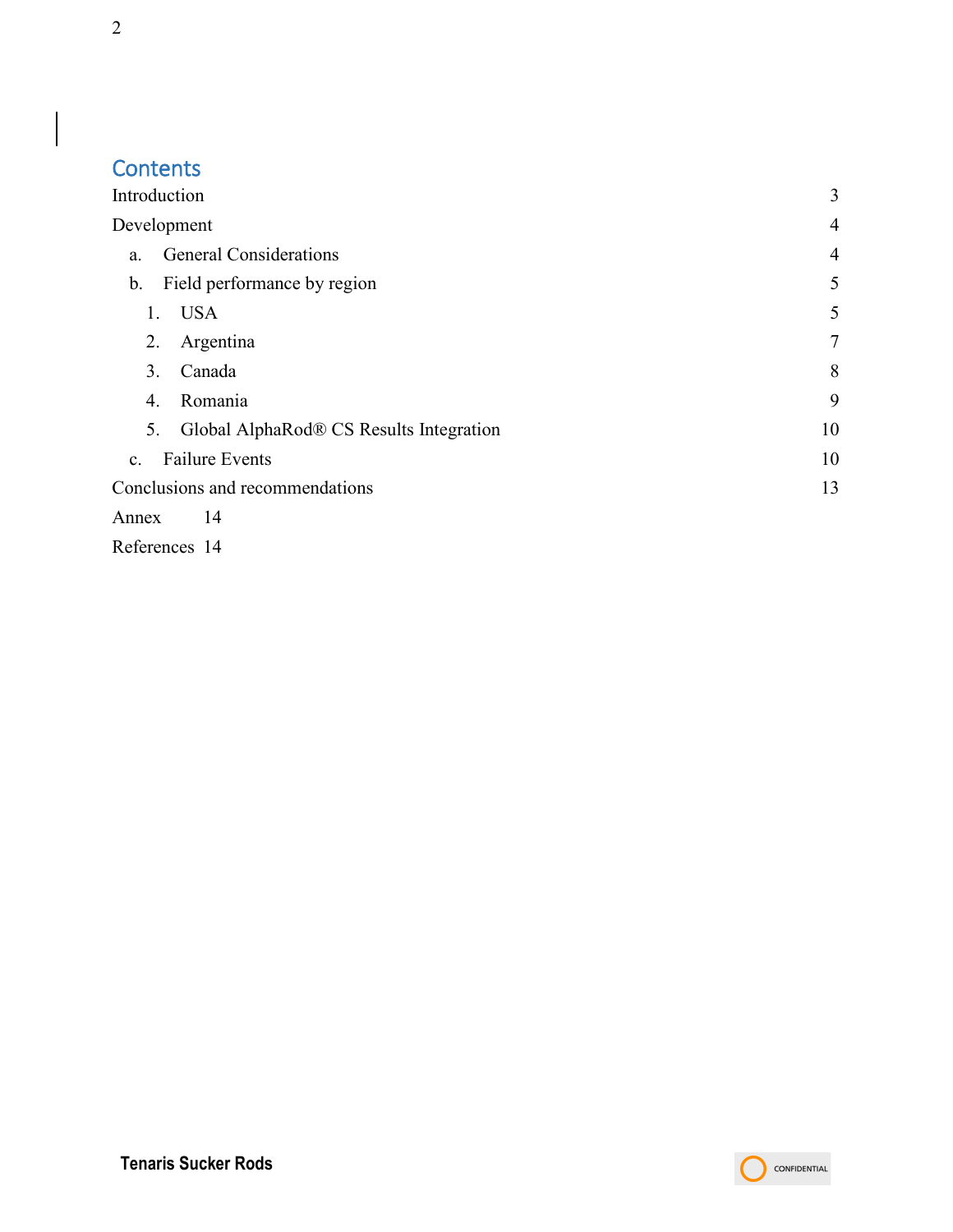## <span id="page-2-0"></span>**Introduction**

Under corrosive environments, fatigue limit of the steel is dramatically reduced in correspondence with the environmental conditions (pressure, temperature, CO2 and H2S concentration, bacterial activity, chlorides contents, pH and injection water chemical composition), mechanical conditions (stress level, frequency and load spectrum) and metallurgical conditions (steel cleanliness, chemical composition, residual elements, microstructure and grain size).

Since the launch of the AlphaRod® there has been a strong interest. Operators understand the technical superiority of the fine grain martensitic structure and its connection to the wide spread problems of the corrosion fatigue mechanism.

The current study was executed considering the performance of 244 wells under test protocol in Argentina, Romania, USA and Canada. The success criteria was measured in terms of Run Life compared with Standard Rod depending on the region (D, HS 4138, KD).

With this study, we aim to understand AlphaRod® CS performance using specific KPIs based on the comparison with standard sucker rod commonly used worldwide. In addition, stablish an application range considering stress and corrosion levels as main parameters.

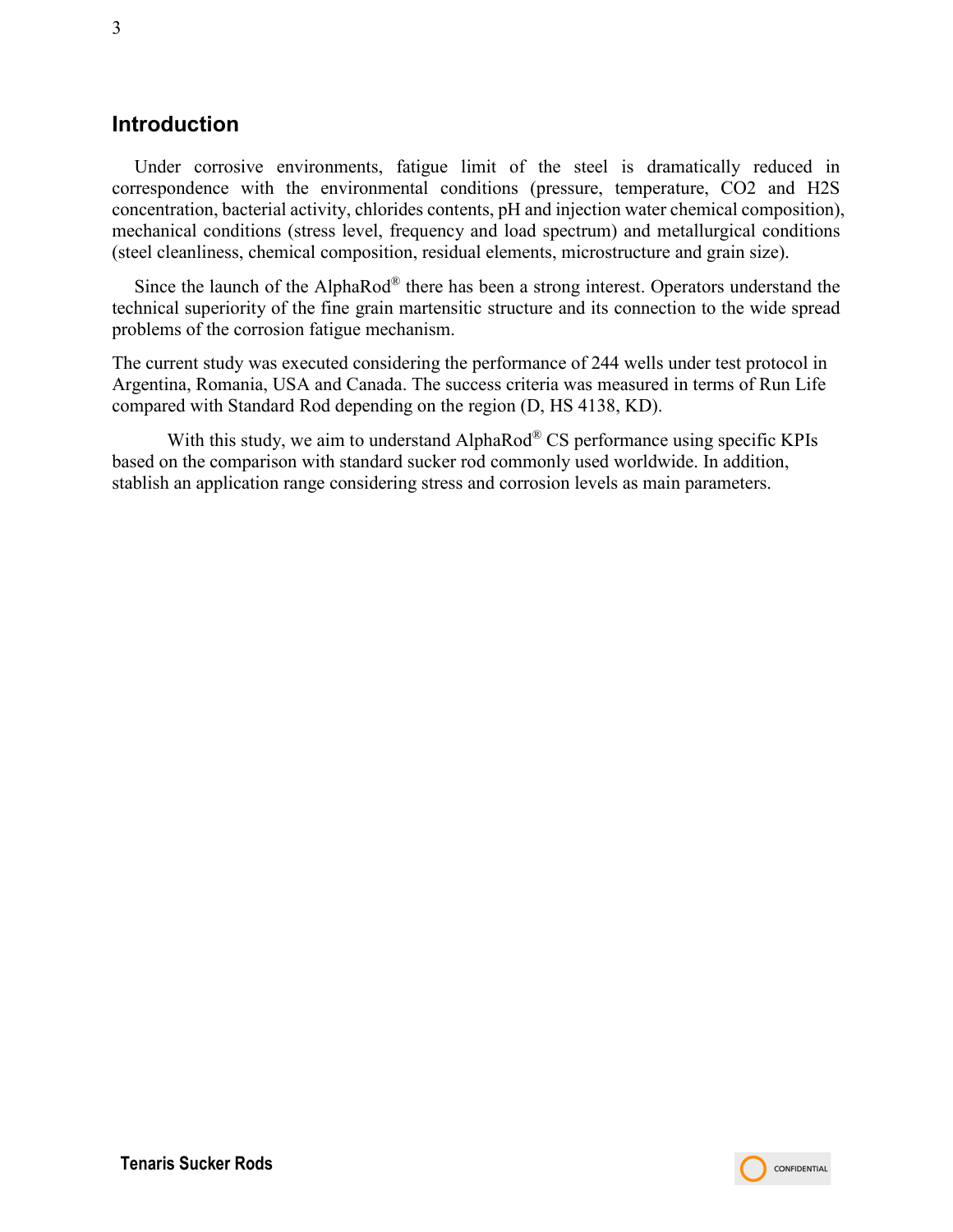## <span id="page-3-0"></span>**Development**

## <span id="page-3-1"></span>**a. General Considerations**

Results from more than 244 installation in wells worlwide were consolidated and analyzed applying specific KPIs. AlphaRod® has acumulated additional 150 oilfied installations via different distribution channels with a wide range of applications and several operators. This latter group has not been included in this analysis due to the lack of access to data.

Operators run Alpha $\text{Rod}^{\circledast}$  in many combinations:

- AlphaRod® alone
- AlphaRod<sup>®</sup> taper combined with other grade taper (High Strength or API)
- AlphaRod<sup>®</sup> taper with FiberGlass taper

For simplicity, the net Run Life comparison (#days) was calculated within the protocol time period. Therefore, the majority of the data points were still active and counting days by the time of this analysis.

As general criteria, when a failure to the AlphaRod<sup>®</sup> string or taper occurred the following procedure was followed:

- 1- Change taper/string (most of the cases).
- 2- Continue with the same taper/string. In both cases the run life counter started from "zero" again. The resulting RL was calculated as an average of previous RL.

For the most part, it was attempted to replicate the operational conditions before and after the AlphaRod<sup>®</sup> installation. However, being in the highest interest of the operator, there may be some cases where certain application conditions were modified, either in the interest of well productivity, or overall performance in the system.

The loading range was typified for the analysis in a qualitative way. A three tier level system was used to provide insight to a set of complex and varied well conditions faced. Of course, being AlphaRod® a non-API High Strength grade, the range levels were set in the upper half of the loading scale as shown below:

| <b>Load Level</b>                | $\Box$ $\alpha$ | 7 Med | - High |
|----------------------------------|-----------------|-------|--------|
| % Goodman of AlphaRod® CS SF 0.9 | $0 - 60$        | 61-80 | >81    |

The above table does not become a statement of Tenaris' application guidelines for different corrosive environments. The goal of this approach for Goodman analysis was to normalize all loadings to 0.9 SF for ease of comparison.

Due to there is no universal standard to qualify the harshness of the environment for sucker rods in oil producing wells, based on fluid composition we stablished a general criteria expressed in terms of  $H_2S$ ,  $CO_2$ , and bacteria content. Also, understanding the influence of chlorides as corrosion mechanism accelerator, this was incorporated in the ambient classification. The following table shows the reference values for each parameter:

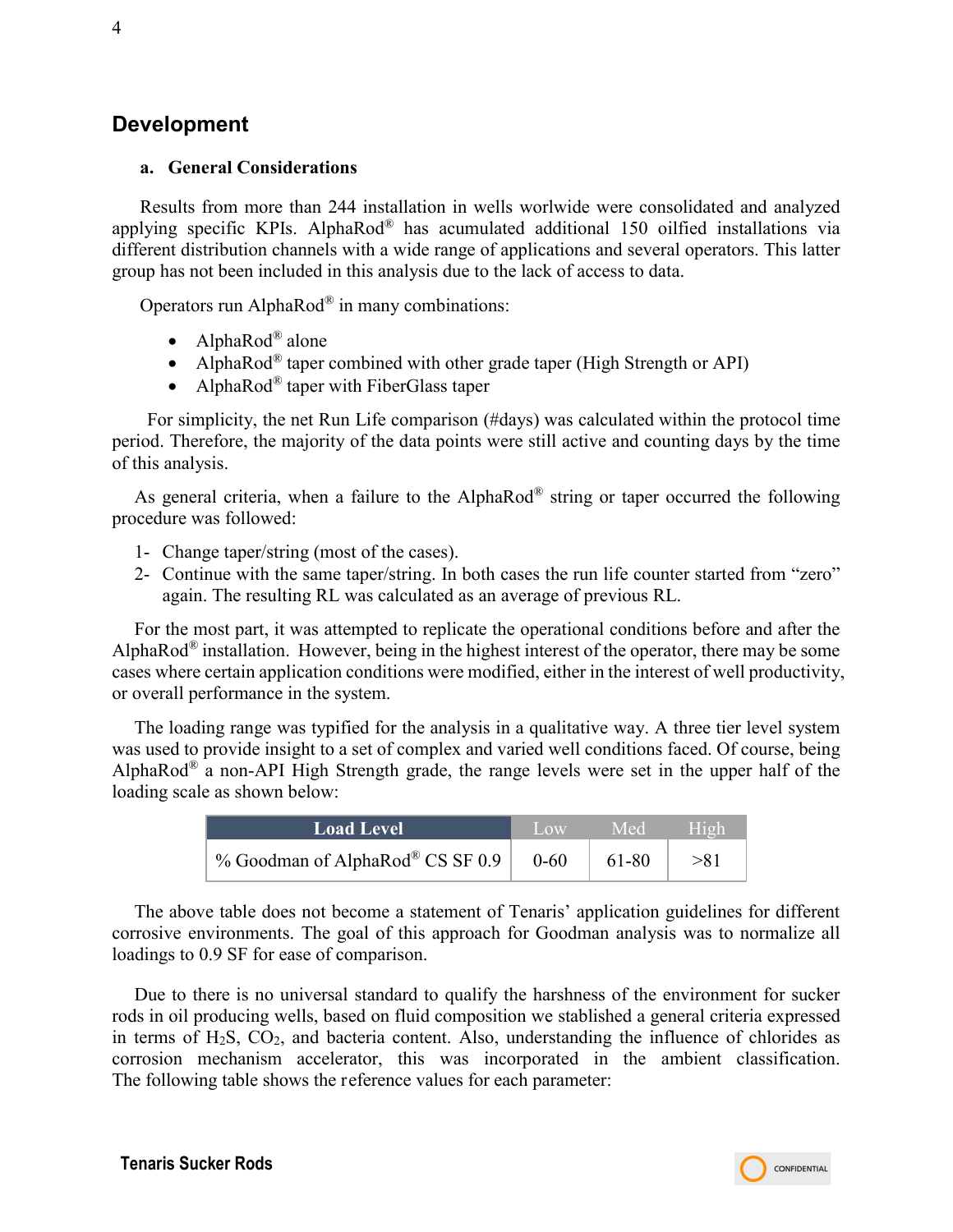| <b>Corrosion Level</b> |                              |            |            |        |  |
|------------------------|------------------------------|------------|------------|--------|--|
| Medium<br>High<br>Low  |                              |            |            |        |  |
| Accelerator            | $Cl^+$ [ppm]                 | $0 - 5000$ | 5001-20000 | >20000 |  |
|                        | $PPCO2$ [psi]                | $0 - 20$   | $21 - 100$ | >100   |  |
| <b>AGENTS</b>          | $PPH_2S_{\text{psil}}$       |            | $0 - 2$    | >2     |  |
|                        | Bacteria $\frac{[CFU^*]}{*}$ | $0 - 3$    | $4-6$      |        |  |

*\*Colony Forming Unit*

Additionally, the following considerations were considered to scoring each case:

- 1. High levels of  $Cl<sup>+</sup>$  are not enough to qualify a corrosion level in the absence of an agent (CO<sub>2</sub>, H2S, Bacteria).
- 2. The presence of one agent is enough to qualify corrosion level.
- 3. More than two agents on the same level increase severity.
- 4. Above medium load level (as per previous Goodman classification), corrosion level increases the severity.

## <span id="page-4-0"></span>**b. Field performance by region**

#### 1. USA

<span id="page-4-1"></span>With more than 200 installations considered in this analysis for the USA  $(+450$  estimated total strings including distributors)<sup>[1](#page-4-2)</sup>, it has become the leading region worldwide in utilization of the AlphaRod<sup>®</sup> CS. A wide application range with a diverse set of goals: string weight reduction, increase reliability or runlife in aggressive environments and up to increase of production in wells with unrealized potential.

Although it was not possible the execution of fully controlled test protocols, several clear variables were put under scrutiny: rod loading, wellbore conditions, previous rod string/grade reliability metrics or simply production increase. Often expectations of previous Run Life increase was specific and measured. In some others just a baseline of double up was agreed as a reasonable goal.

In this specific aspect of value proposition and expectations, it is important to note that most of the operators in the USA went straight to the toughest application conditions to test Alpha to the fullest. Therefore, we find very high percentage of the installations located in high loading range and high corrosion level environments.

The performance of AlphaRod<sup>®</sup> CS was being mainly compared by the operators in the USA against previous installations of D, KD and HS4138. There was, of course, a slight predominance of KD rods towards the Permian and Eagle Ford regions, and HS4138 towards the Bakken.



<span id="page-4-2"></span><sup>1</sup> Tenaris also has a wide distribution network in the USA via other companies. We have estimated the installation base through those to be approximately 150+ wells. However, data sharing in those cases is not effective. The one objective affirmation we can make regarding those installations is that we have only received 3 cases of failed rods.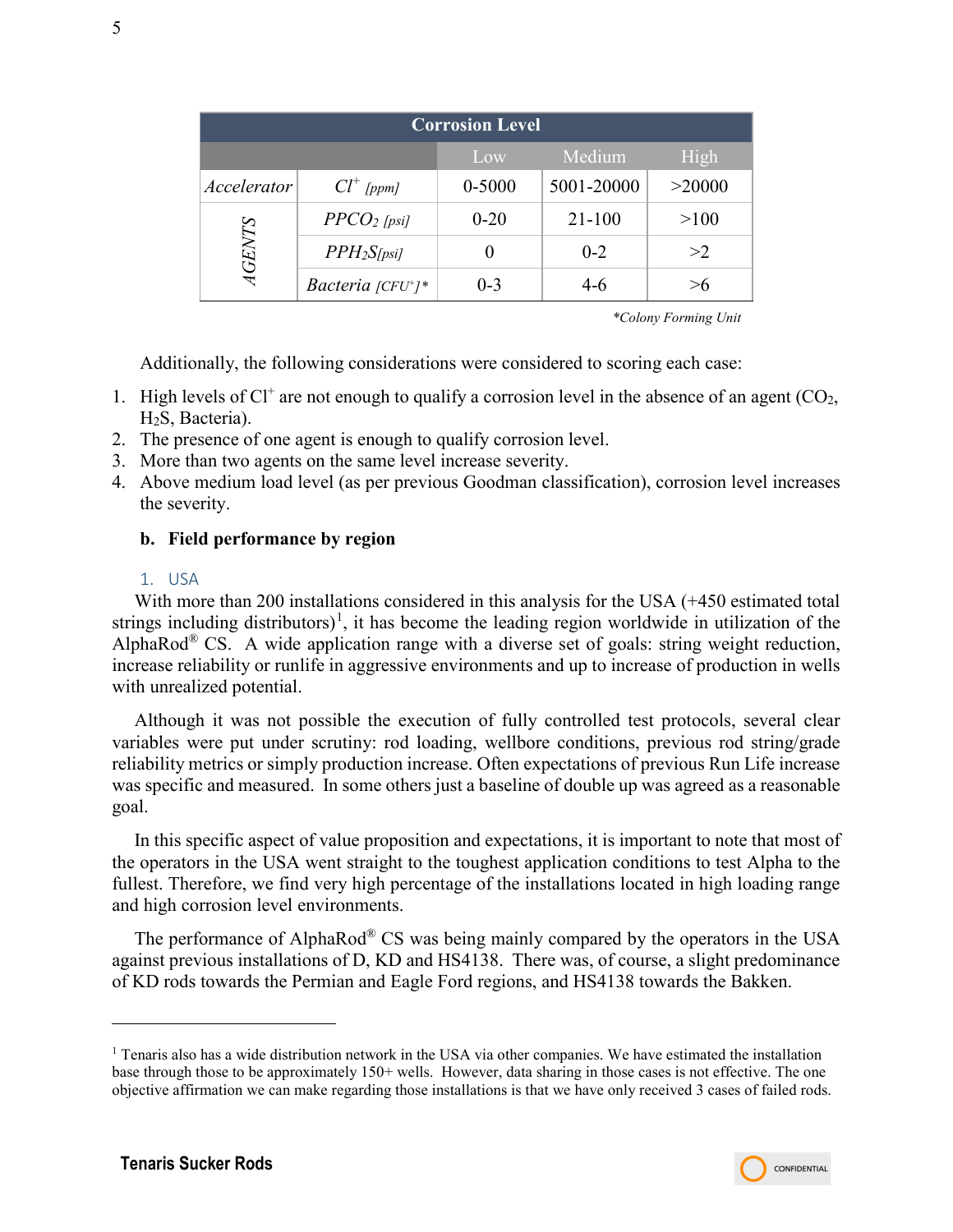#### *Performance, Run Life improvement*

Results in the USA show that AlphaRod® CS operated in loading ranges around 90% Goodman (normalized to SF 0.9) in mild to aggressive fluid conditions. However, this has to be properly aligned with runlife expectations. As with any other steel component, the harsher the conditions, a reduction in allowable loading capacity should be incorporated in order to deliver longer runtimes.

The following chart shows the grouping of the installs in Loading vs Corrosion Level and the resulting runlife increase for each batch.



**WELLS DISTRIBUTION | xRL Improvement**

This performance is right on line with the expectations from the end users. Overall, above 2 times runlife improvement in all corrosion levels, and always operating at high loading ranges.

As corrosion increases to the Mid-level, we see the widest separation between Alpha and the compared rod grades. This is because at this level of loading and corrosion is where the previous installed rod grades suffer the most from corrosion fatigue mechanism and Alpha shines brighter. Thus, the RL multiplier is the highest.

#### **Bakken RL performance**

The majority of the installs of AlphaRod<sup>®</sup> CS in this region showed an application profile in heavy loaded and Mid-corrosive environment. The comparison or baseline found came mostly from replacements for HS-4138 previously furnished wells, it's a considerably outstanding performance, with over 3x the previous runlife.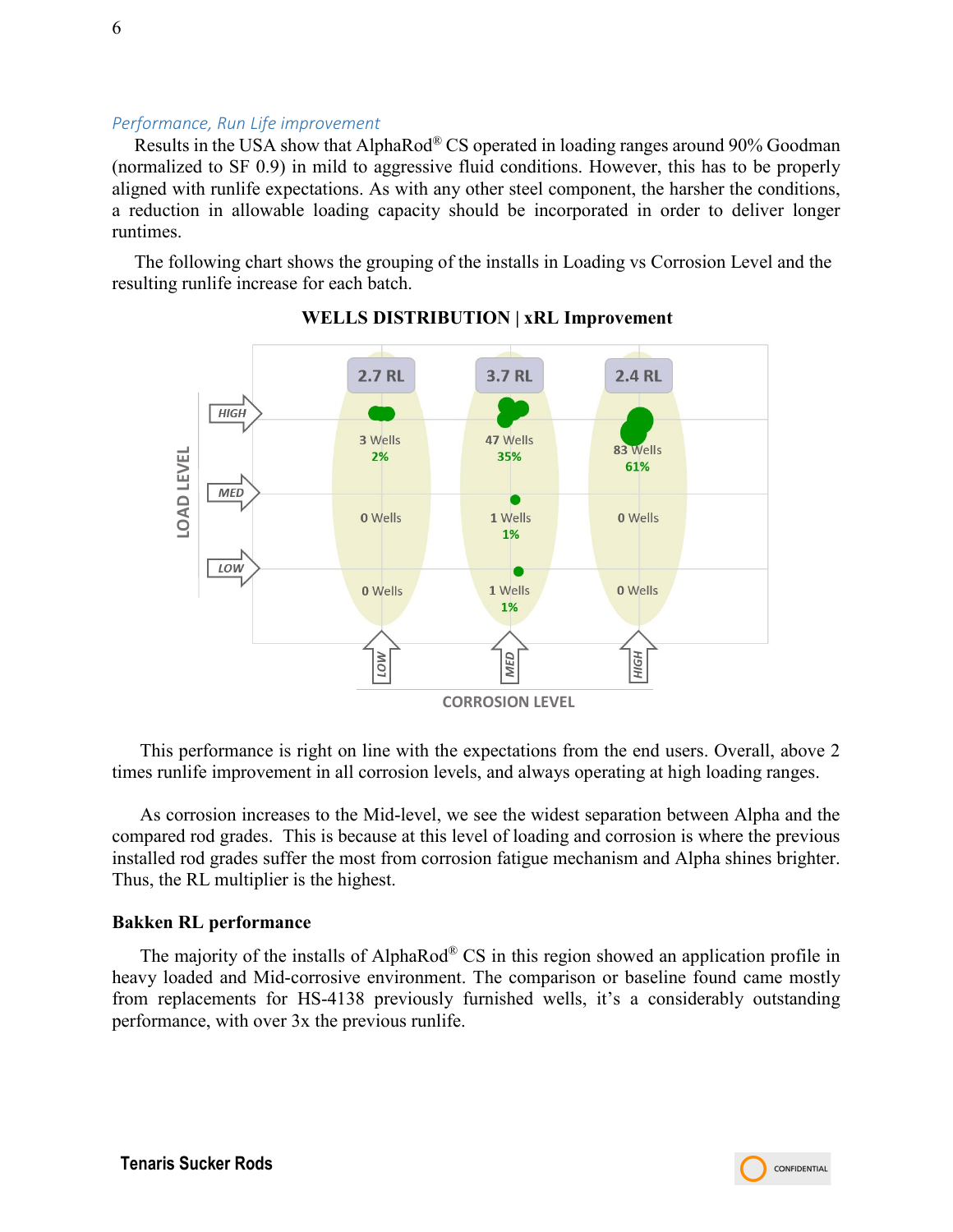| Corrosion<br>Level | # Wells | Average of<br>x RL | Average %<br>Goodman SF 0.9 |
|--------------------|---------|--------------------|-----------------------------|
| Low                |         | 2.78               | 90                          |
| Med                | 29      | 3.61               |                             |
| High               |         | 2.64               |                             |

#### **Permian and EF**

These two regions were combined in this analysis. They are characterized for being Mid to High harshness. Although loading is a bit lower than Bakken, the RL multiplier shows the stronger performance in Mid level corrosion ambient. In the majority of these installations, the previous rod grade in the wells was KD. Thus, the resulting applications of AlphaRod® CS ended up not only increasing runlife, but also operating at higher stress levels than the previous rod string. In some cases producing more and in other cases reducing the string design from 86 to 76. This latter one yielded additional value for the operators by helping reduction of the PPRL and even allowing the downsizing of the pumping unit.

| Corrosion<br>Level | # Wells | Average of<br>x RL | Average %<br>Goodman SF 0.9 |
|--------------------|---------|--------------------|-----------------------------|
| Med                |         | I.OO               | 89                          |
|                    |         | 2.35               | 89                          |

#### 2. Argentina

<span id="page-6-0"></span>Argentina takes the second place worldwide when it comes to AlphaRod® CS dispatched volumes. At the time of this study, more than 100 strings have been tested on the most productive and diverse oilfields. However, as mentioned for USA, in many of these cases data sharing is not effective.

Taking that in consideration, there were more than 40 wells tested as part of protocols in which a careful and close follow up took place. The trials were carried on mainly at the south of the country, in "Cerro Dragon", "El Trebol-Escalante" and "El Tordillo" fields to mention the major ones. The comparison was made vs D grade and HS4138.

Most of the selected wells belong to fields where secondary recovery techniques like waterflooding has been used for many years and the water-cut is 95% or higher. Another shared feature of these wells was the high sucker rod failure ratio (at least 2 failures per year).

As in most of the trials, the product was aimed to become a solution improving standard rod performance and offer an increased reliability in aggressive environments.

Compiled results from all tested regions, show that in general, relative RL obtained vs standard rod was satisfactory. On the following chart, results are exposed for each of the corrosion/loads levels combinations: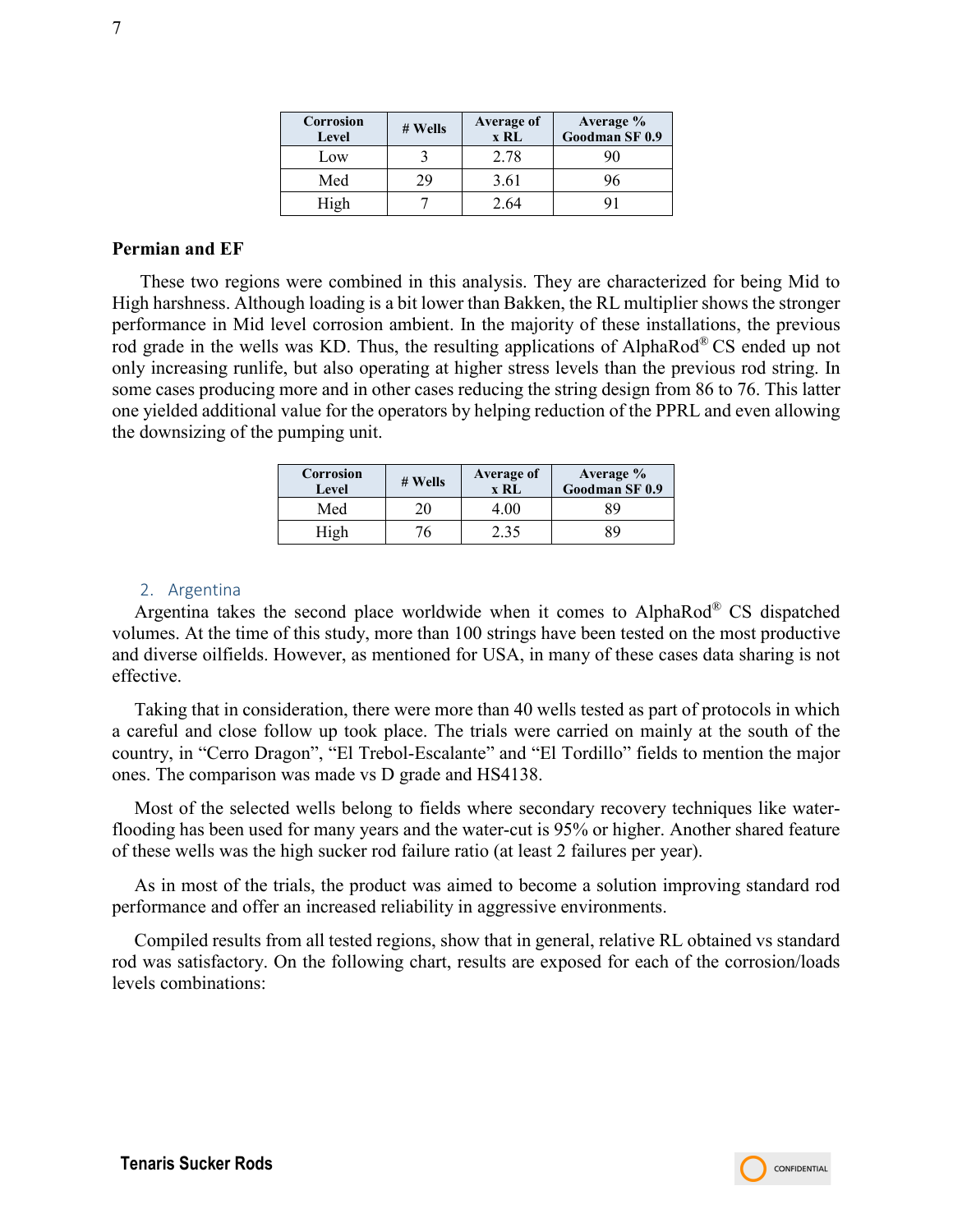

#### **WELLS DISTRIBUTION | xRL Improvement**

As expected, Run Life tends to grow as soon as corrosion level decreases. Particularly under high corrosion conditions, the results obtained were equivalent to the standard sucker rod setting probably the limit of AlphaRod® CS. Also, it might be considered that stress levels records shows the product was not at its highest demand scenario in terms of loads. Average % Goodman was around 70% (SF 0.9).

Considering premature and recurrent failures occurred in the presence of bacterial activity and CO2, chemical treatment might be applied if corrosion contents exceed medium values (respect to our data table).

#### 3. Canada

<span id="page-7-0"></span>Canada has almost 50 installations of AlphaRod® CS. Given the business model Tenaris has in Canada via distributors, sometimes the collection of performance data is not ideal. We have collected data for 42 installs. Typical installations may not show as deep as the US Bakken or Permian, but still the loading averages in the top-mid bottom-high regions.

A strong particularity of most of the installs in Canada (60%) is that they are in Low corrosiveness environment. The goal in mind by the operators was to increase runlife against D and HS4138 rods in high load applications. The result is an outstanding RL multiplier of 2x.

Relative RL obtained vs standard rod for each of the corrosion levels was: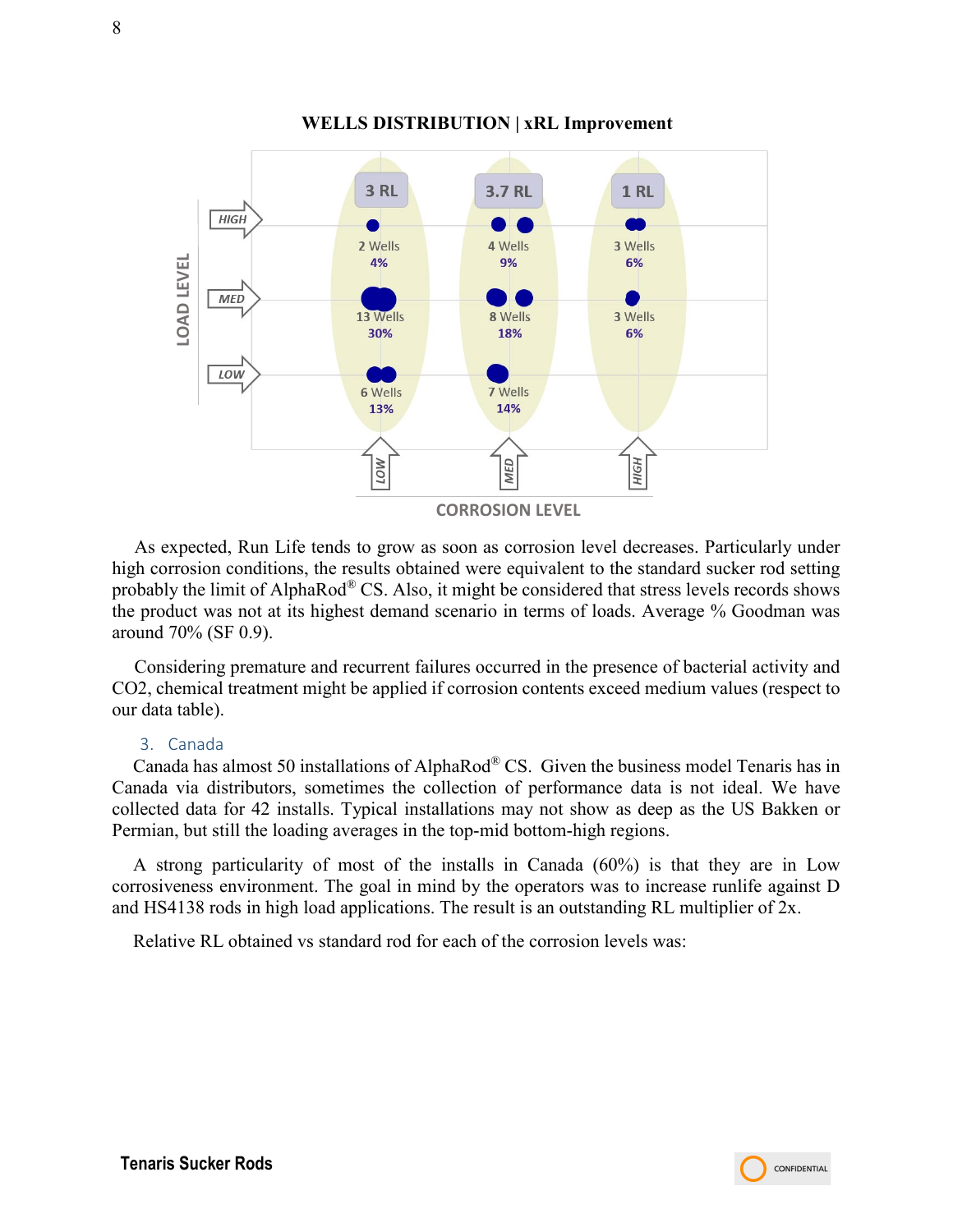

#### **WELLS DISTRIBUTION | xRL Improvement**

Special note to the High Corrosion Level RL multiplier: although being a small population, by the time of this analysis those wells were still operating, thus days are still accumulating and the RL multiplier increasing.

#### 4. Romania

<span id="page-8-0"></span>The oilfields in Romania have been produced for more than 100 years, which caused their depletion. Therefore, the majority of ALS currently used is represented by the Sucker Rods Pumping Systems.

The deployment of AlphaRod<sup>®</sup> CS started back in 2017, when a trial test protocol was agreed with a local oil operator, with the aim of increasing the sucker rods reliability by reducing the number of interventions generated by sucker rods failures. Initially, the testing protocol contained 18 wells from different regions of Romania, each one with specific features, which allowed AlphaRod<sup>®</sup> CS to be tested under several conditions. The predominant Tenaris rod grade in these tested wells was DA 4330 material, which was originally selected as a solution for mid to high level corrosive environments in Romania.

The data qualified and analyzed showed a trend for AlphaRod CS to exceed the runlife of D4330 in Low-to-Medium loads, combined with Low-to-Medium corrosion. The remainder data set was not qualified successfully due to size of the population and inconsistencies in operational parameters evaluated. This specially affected the performance evaluation in high corrosion level tests.

All in all, the Romanian AlphaRod CS testing was decided to be extended and revamped to have a more significant well population for analysis and results with more clear trends that help on making decisions.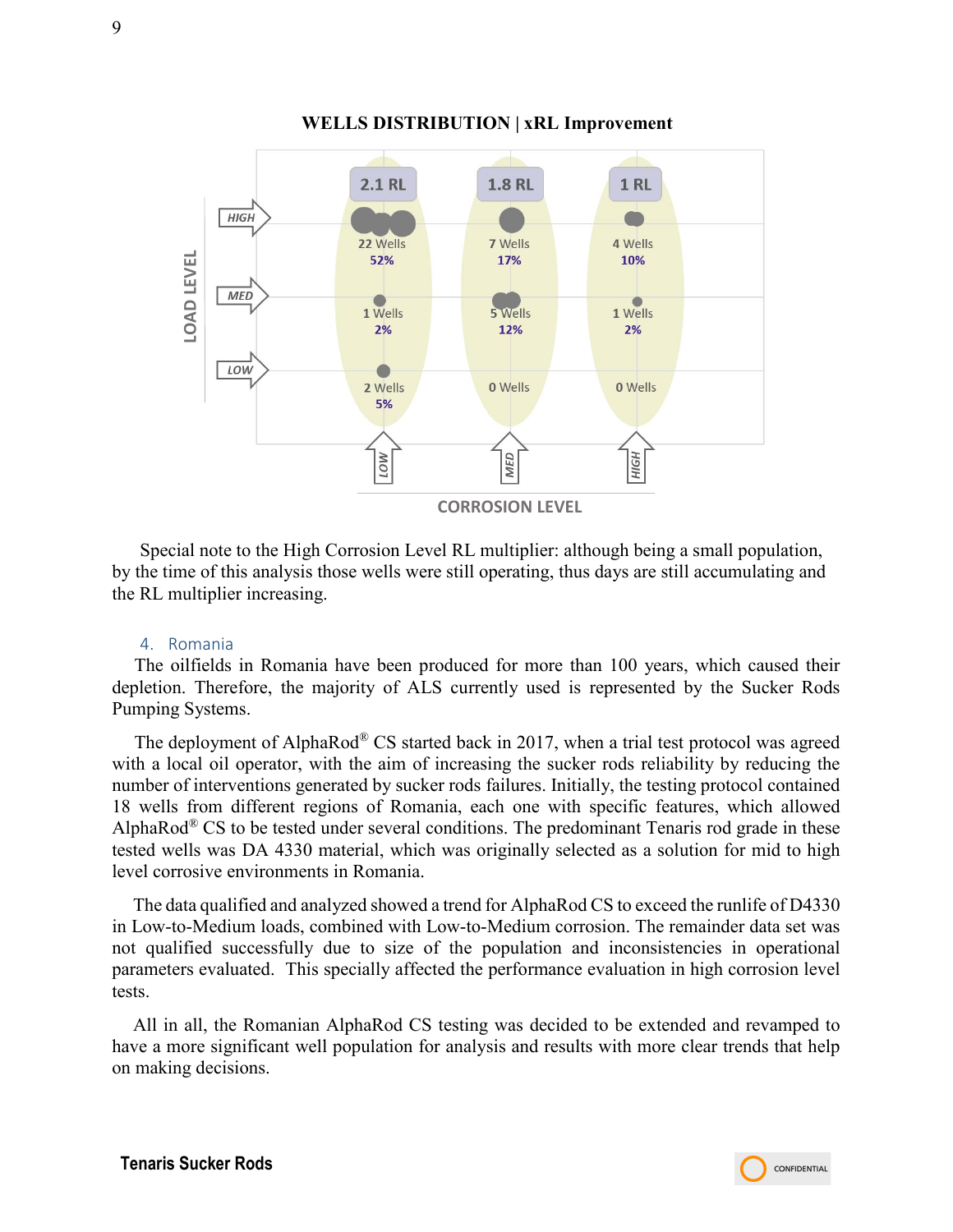## 5. Global AlphaRod® CS Results Integration

<span id="page-9-0"></span>Applying the same criteria and grouping all regions data, the global integration of the results tend to be mimic that of the USA experience.

In general, AlphaRod® CS delivered an increased Run Life compared to standard steel rods under medium and low corrosion. Compiling results, and making a recap of the regions, relative RL obtained vs standard rod for each of the corrosion levels was:

| <b>Run Life Improvement</b> |                                     |     |     |  |  |
|-----------------------------|-------------------------------------|-----|-----|--|--|
| <b>REGION</b>               | <b>CORROSION LEVEL</b>              |     |     |  |  |
|                             | LOW<br><b>MEDIUM</b><br><b>HIGH</b> |     |     |  |  |
| $\equiv$ USA                | 2.7                                 | 3.7 | 2.4 |  |  |
| <b>ARGENTINA</b>            |                                     | 3.7 |     |  |  |
| <b>CANADA</b>               | 2.1                                 | 1.8 |     |  |  |
| WAVG* WORLWIDE              | 2.8                                 | 3.3 | 2.3 |  |  |

\*WAVG: Weighted average.

According to this table, results for low and medium corrosion levels were quite similar for all of the regions. With an overcome performance, in average, AlphaRod® CS almost duplicated previous Run Life for this environment.

Entering severe conditions, with more presence of corrosion agents and accelerators, corrosionfatigue mechanism experienced a higher probability of occurrence, with majority of failures registered at the body. For these cases, we consider other solutions to increase corrosion resistance dramatically would have to come from ongoing R&D programs.

#### <span id="page-9-1"></span>**c. Failure Events**

Analysis of failure events where RLx<1 shows a trend concentrating more than a 90% of them on medium and high corrosion levels, having some higher occurrence on the latter one. Also, the dominance of failures on the 3/4" taper are related to harmful operative conditions that caused steel exposure, like buckling and wear issues due to sub-optimal guiding strategy to mention the most important ones.

*Failures by Corrosion Level* Failures by Rod Diameter

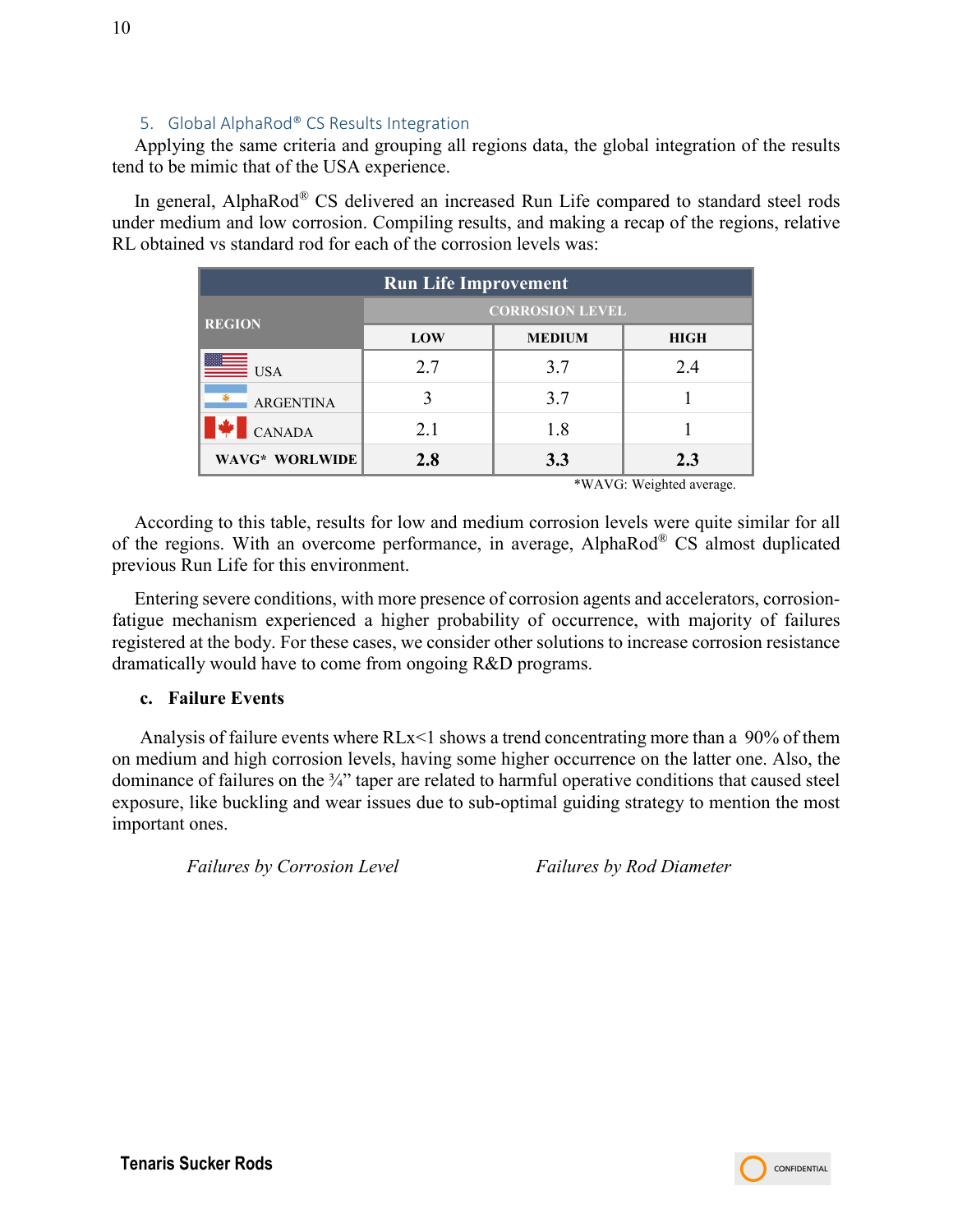

These findings are in line with the data analyzed in the previous chapters. In the section below, we drill down into the most common failure mechanisms and what Tenaris did to improve the product and prevent reoccurrence.

| <b>Failure mechanism</b>                                              | <b>Solution</b>                          | <b>Details</b>                                                                                                                                                                                                                                                                                                               |  |  |  |
|-----------------------------------------------------------------------|------------------------------------------|------------------------------------------------------------------------------------------------------------------------------------------------------------------------------------------------------------------------------------------------------------------------------------------------------------------------------|--|--|--|
| <b>Corrosion Assisted</b><br><b>Fatigue due to</b><br>erosion washout | Tenflow <sup>TM</sup><br>Guide           | Hidrodynamic design allows turbulence reduction at<br>the end of a guide.<br>Enhanced vane design decreases drag<br>forces,<br>minimizing PRL.<br>Highest EWV without compromising hydrodynamic<br>performance.<br>Reduces rod failures related to corrosion-erosion due<br>$\bullet$<br>to turbulence generated by a guide. |  |  |  |
| TKE - Turbulence Kinetic Energy                                       |                                          |                                                                                                                                                                                                                                                                                                                              |  |  |  |
| Guide bottom edge failure                                             |                                          |                                                                                                                                                                                                                                                                                                                              |  |  |  |
| <b>Failure mechanism</b>                                              | <b>Solution</b>                          | <b>Details</b>                                                                                                                                                                                                                                                                                                               |  |  |  |
| <b>Corrosion Assisted</b><br><b>Fatigue</b>                           | Corrosion Inhibition<br>Program Redesign | AlphaRod® CS had already replaced $KD$<br>rods in this well.<br>The operator tried to operate with a weak<br>٠<br>corrosion inhibition program.                                                                                                                                                                              |  |  |  |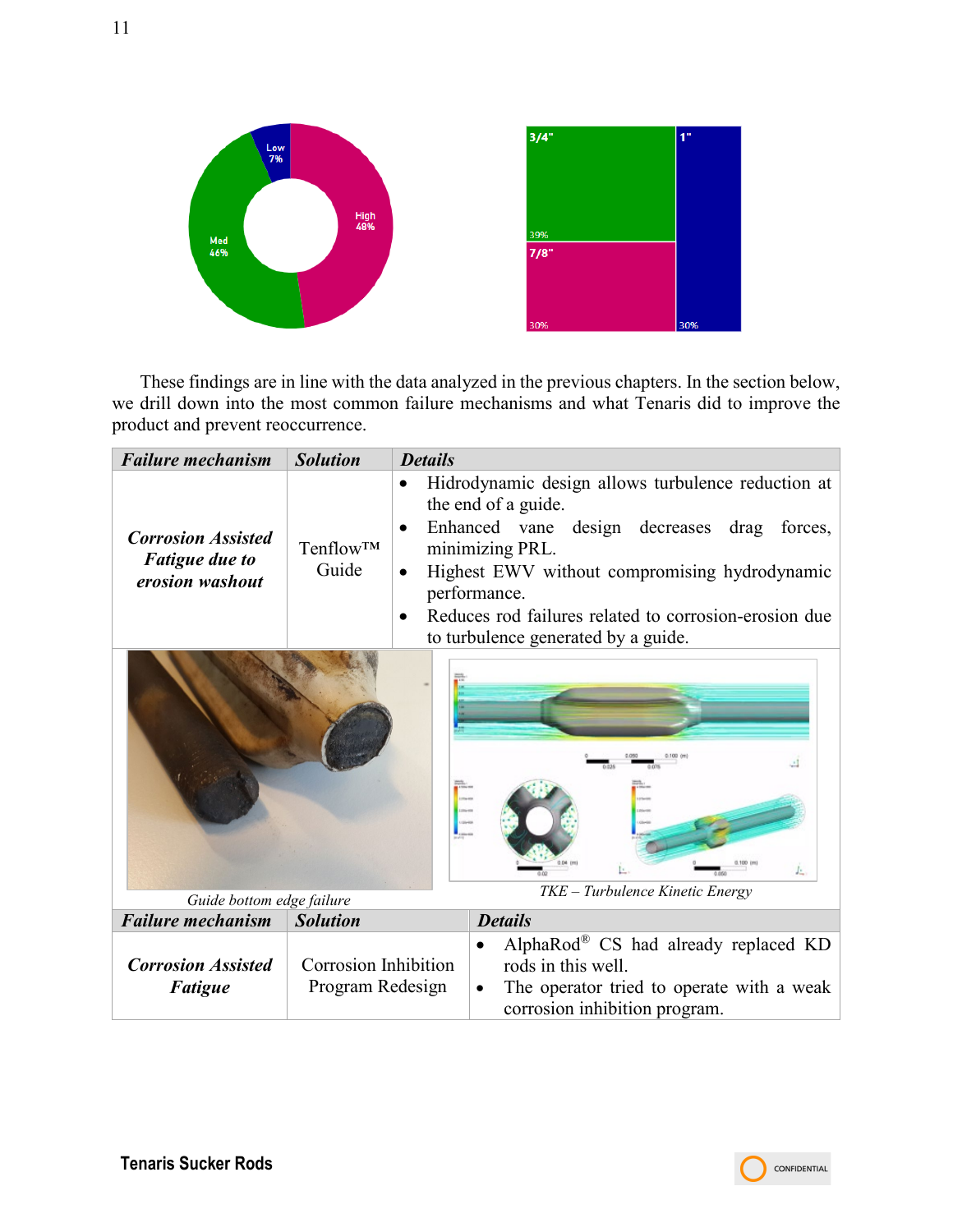

*Aggressive corrosive environment – heavy corrosion attack*

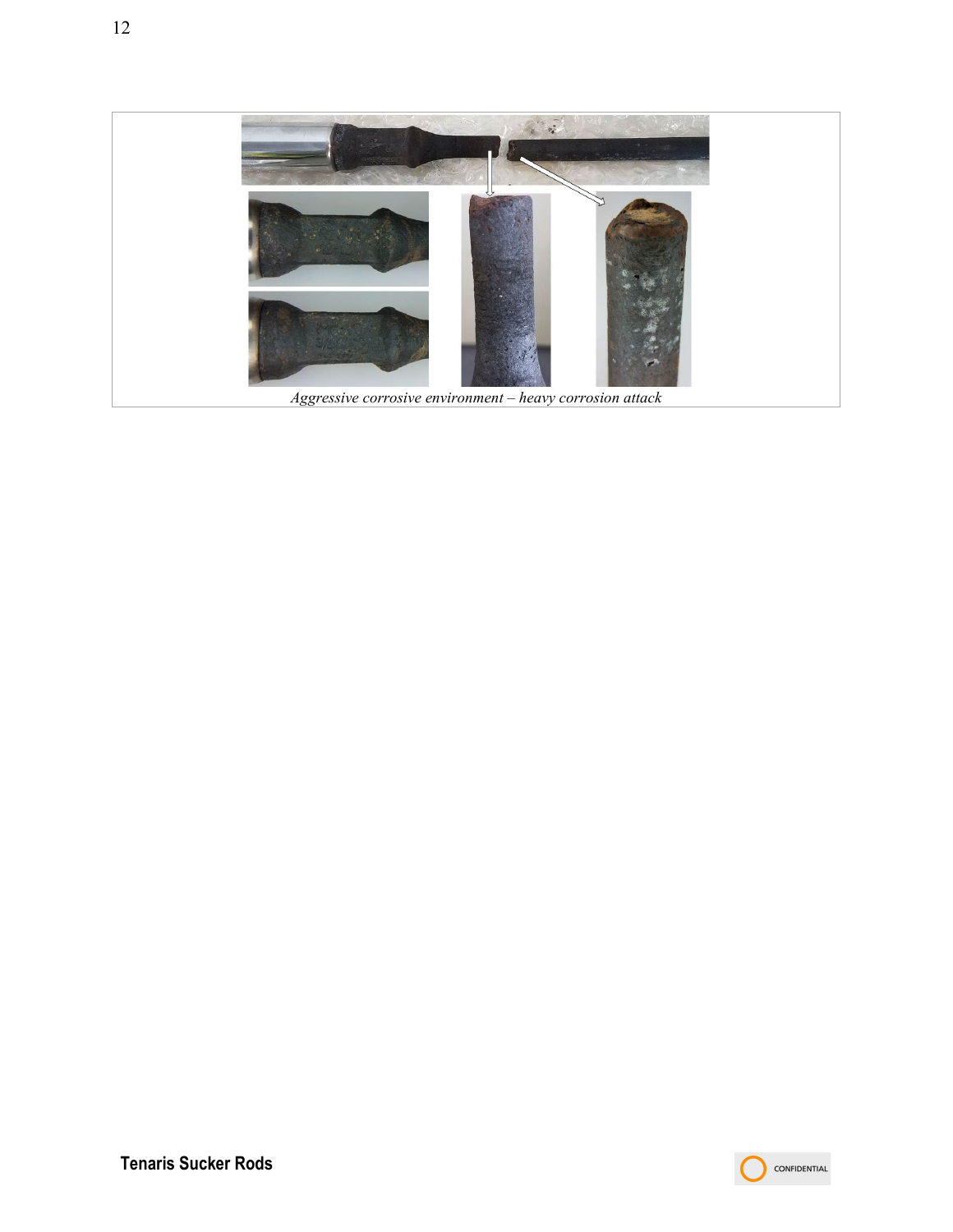## <span id="page-12-0"></span>**Conclusions and recommendations**

USA experience showed that we can push AlphaRod® CS up to 80% of High Strength Goodman. Regarding environment severity, the product was operated in harsher corrosion levels compared to other regions, and the results met the customers' expectations. In general, it has been demonstrated that AlphaRod® is capable of replacing D, KD and HS4138 rod grades in low, medium and high corrosive level wells. All this ultimately create value by increasing runlife and decreasing rod string overall weight, which maximizes well productivity and uptime.

In Argentina, there is proven evidence of the improvement given by this special rod when talking about low-to-medium corrosive environments. Some users have already adopted it as the new standard. However, the results in high corrosion were equivalent to the standard sucker rod and therefore did not improve rod reliability. For those cases, chemical treatment might be applied if corrosion contents exceed medium values (respect to our data table).

The Canadian experience has demonstrated that the value proposition from Alpha extends into harshness levels that not necessarily are Mid or High. In this case, the operators found Alpha increasing their runlife even in Low corrosiveness levels, boosting their OPEX savings as they prevented the frequent losses associated to remote location access and seasonal access. AlphaRod CS keeps growing dramatically in these applications and RL multipliers growing.

Regarding Romania, we are not able to make any conclusions and we will continue testing.

After the research done and conclusions exposed above, we recommend the following rod grade selection chart:



*\*Typical Max Stress Values*

*The information contained on this graph is for a quick material selection. String design must be based on Goodman Diagram and Service Factor according well environment.*